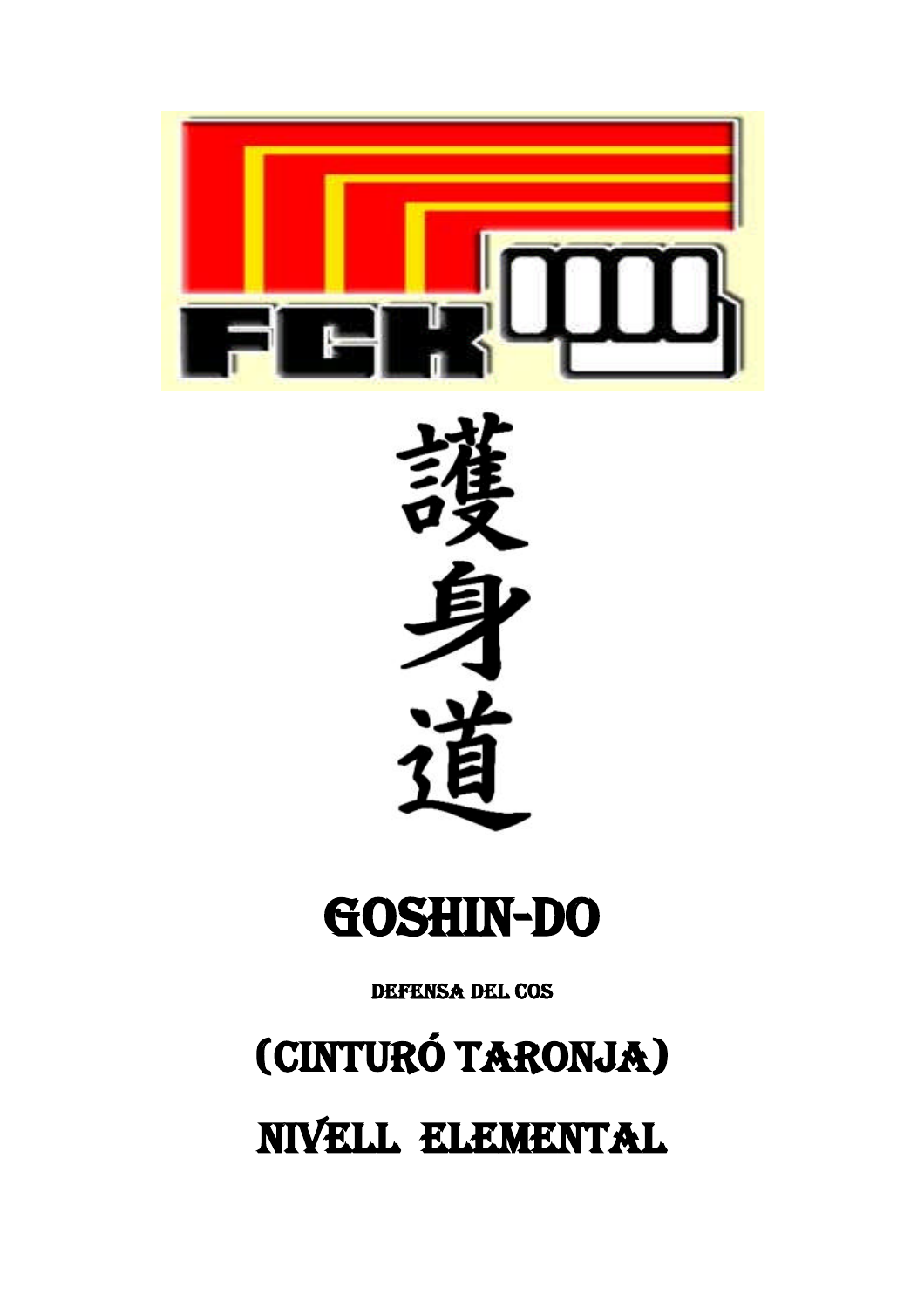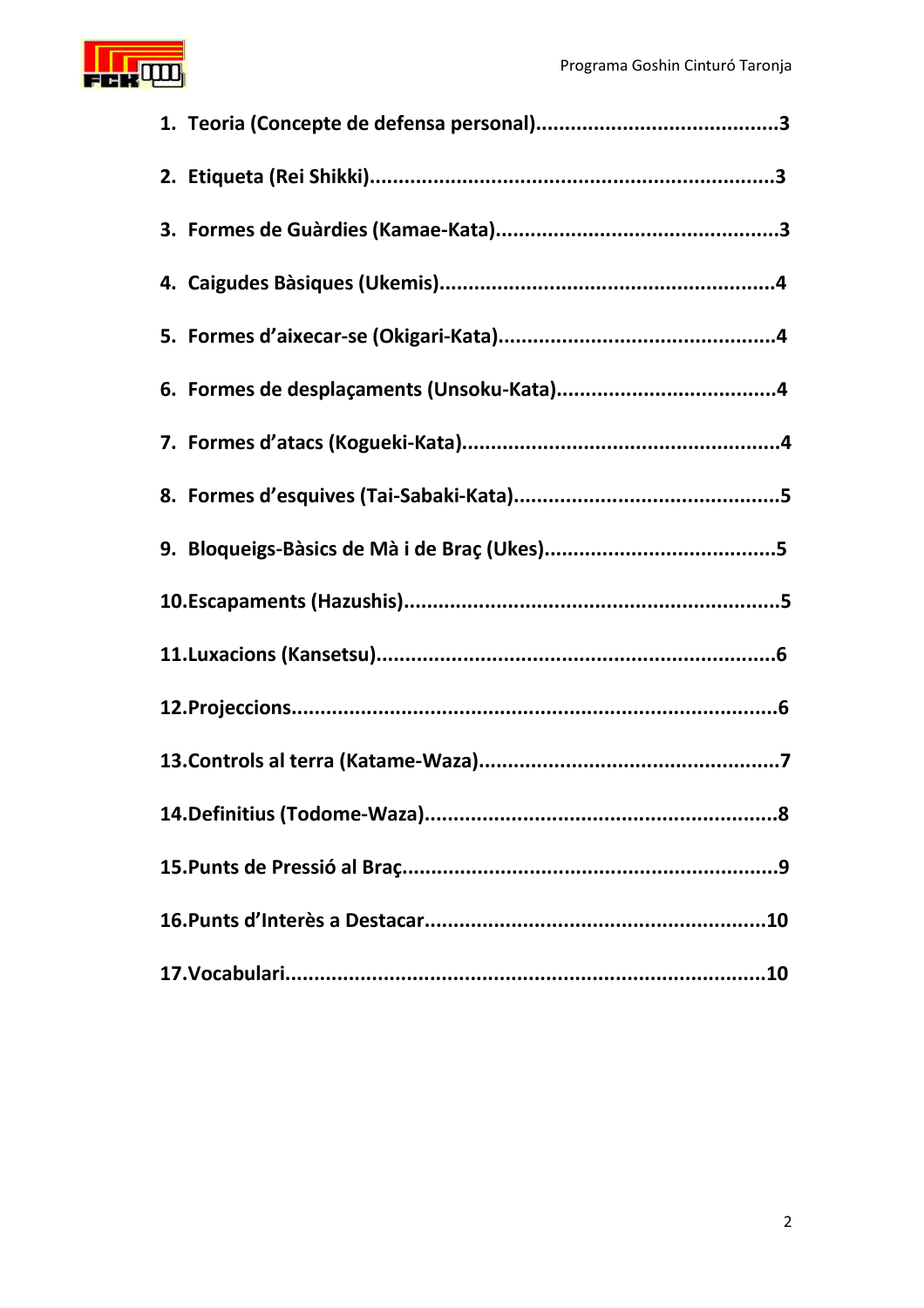

## CINTURO TARONJA - NIVELL ELEMENTAL

### 1. Teoria (Concepte de defensa personal)

S'entén com a defensa personal : un compendi d'estratègies i tècniques destinades a salvaguardar l'integritat física, controlant i neutralitzant l'adversari amb el minin de lesions possibles. No compleix cap requisit arbitral, sent l'únic i absolut objectiu l'eficàcia del control de l'adversari i/o el seu atac, respectant en tot cas l'oportunitat i l'eficiència. Es basa en :

- Guàrdies i distàncies.
- Desplacaments.
- Posicions.
- Esquives.
- Caigudes.
- Defenses i atacs de genolls i cames.
- Defenses i atacs colze i ma.
- Defenses agafant.
- Tècniques de control de l'adversari.
- $\mathbf{u}$ d'estrangulació.
- Ĥ. de projecció, escombrades i desequilibris.
- $\mathbf{H}$ de luxacions.
- $\mathbf H$ d'immobilitzacions
- $\mathbf H$ d'atac als punts vitals.
- $\mathbf H$ d'escapades de les luxacions i/o atacs sorpresa.
- $\bar{\mathbf{H}}$ de defensa contra armes.
- $\mathbf{H}$ de defensa essent a terra.
- Etc.

### 2. Etiqueta (Rei Shikki)

YOI: posició musubi-dachi, (preparació). SEIZA: de genolls, esquena recta. ZAREI: salutació de genolls. KIRITSU: aixecar-se des de Seiza

### 3. Formes de Guàrdies (Kamae-Kata)

Posicions (Dachi)

JODAN KAMAE: Guàrdia alta, des de Fudo-dachi i Hiza dachi CHUDAN KAMAE: Guàrdia mitja, des de Fudo-dachi i Hiza dachi GEDAN KAMAE: Guàrdia baixa, des de Fudo-dachi i Hiza dachi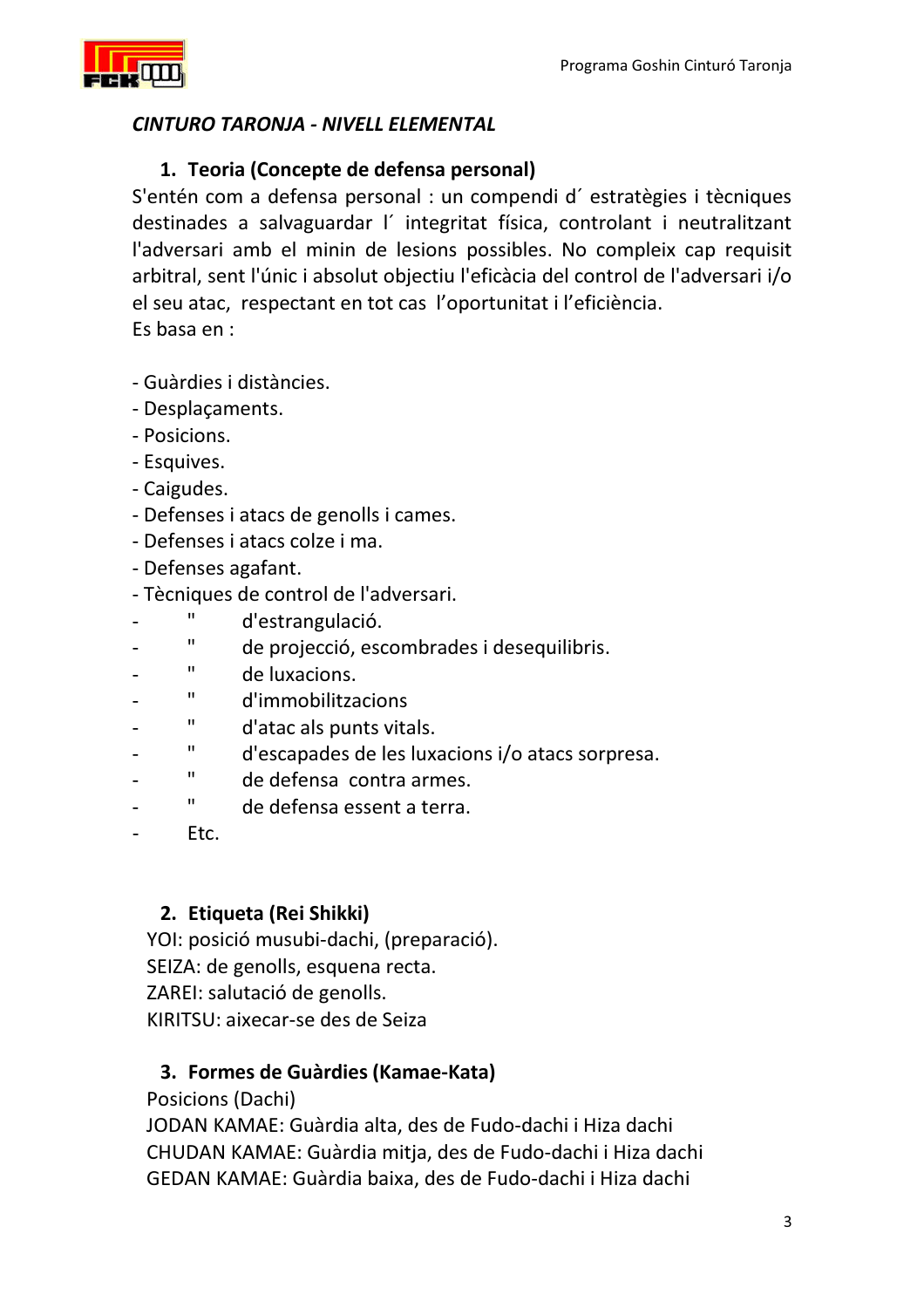

## 4. Caigudes Bàsiques (Ukemis)

MAE-MAWARI-UKEMI: caiguda frontal rodada.





## 5. Formes d'aixecar-se (Okigari-Kata)

Cara amunt aixecar-se cap als peus, recollint el taló cap al gluti, impulsant-se amb l'abdominal.



Assegut al terra i girant cap a qualsevol costat els genolls



6. Formes de desplaçaments (Unsoku-Kata) SAGARI-ASHI: retrocedint pas sencer KAE-ASHI: anada i tornada "retrocedint" YORI-ASHI: simultani pivotant peu endarrerit

- 7. Formes d'atacs (Kogueki-Kata)
	- De puny directes i circulars bàsics: TATE MAWASHI: vertical descendent YOKO-TETSUI: martell lateral YOKO-EMPI: colze lateral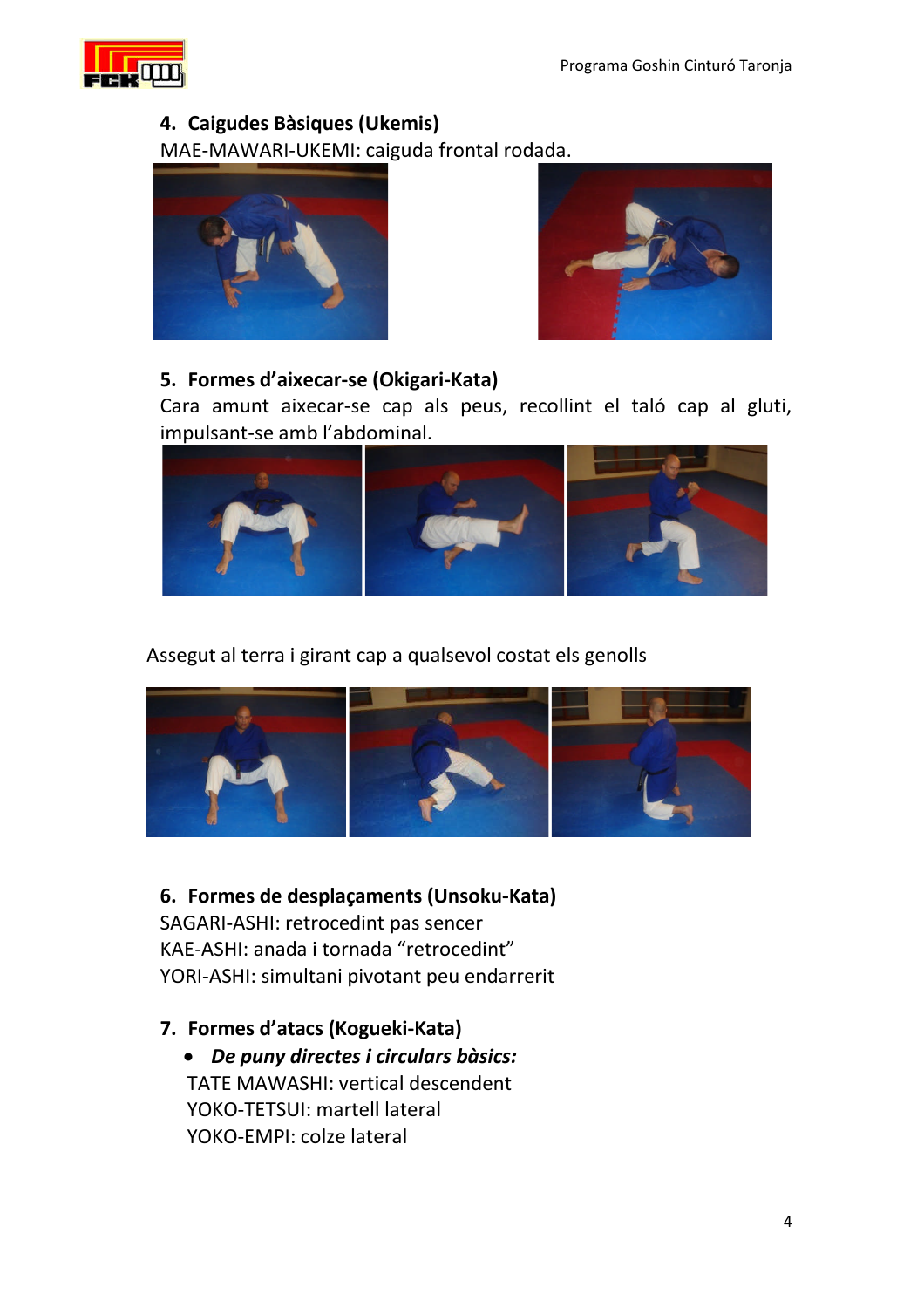

• De cama:

YOKO-GERI: cop de peu lateral

• Agafades:

JYUN TE DORI: agafar mà directe



## 8. Formes d'esquives (Tai-Sabaki-Kata)

ASHI-NAGASHI: gir enrere diagonal YOKO-TENKAN: gir lateral MAWARI-ASHI: gir circular de front en diagonal

### 9. Bloqueigs-Bàsics de Mà i de Braç (Ukes)

HEIKO-UKE: defensa mans paral leles YOKO-JUJI-UKE: defensa lateral creuada HARAI-UKE: defensa escombrant, amb l'avantbraç

## 10. Escapaments (Hazushis)

SOTO-YOKO-NUKI escapament lateral interior





UCHI-TSUKAMI-NUKI escapament circular interior agafant.

SOTO-TSUKAMI-NUKI escapament circular exterior agafant.



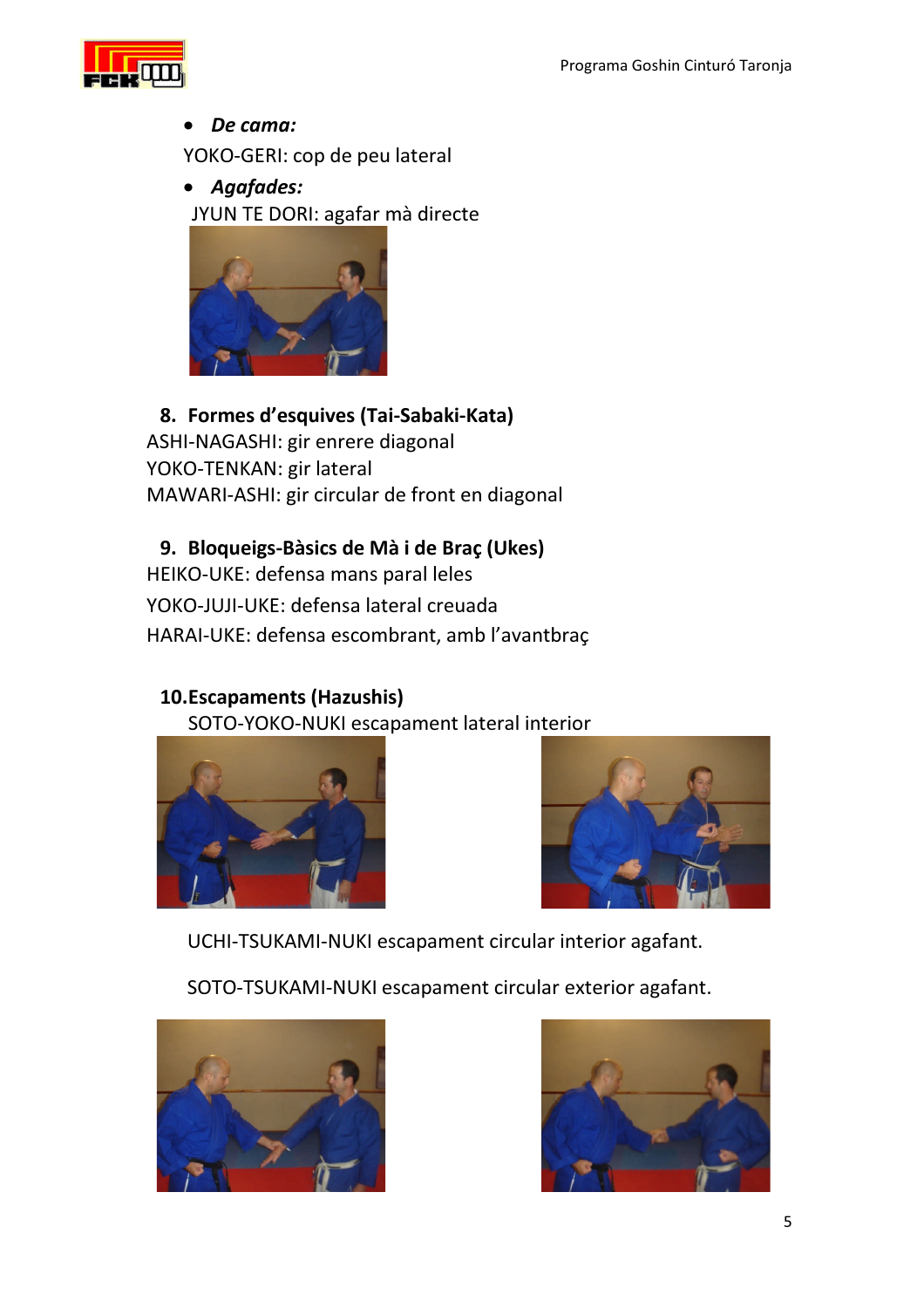

# 11.Luxacions (Kansetsu)

· Bàsiques de canell (kote) i colze (ude).

KOTE-GATAME



**JUJY-GATAME** 



### **UDE-HINERI**



12. Projeccions ASHI-WAZA tècniques de cama KO-SOTO-GAKE escombrant pel lateral, amb la cama avançada

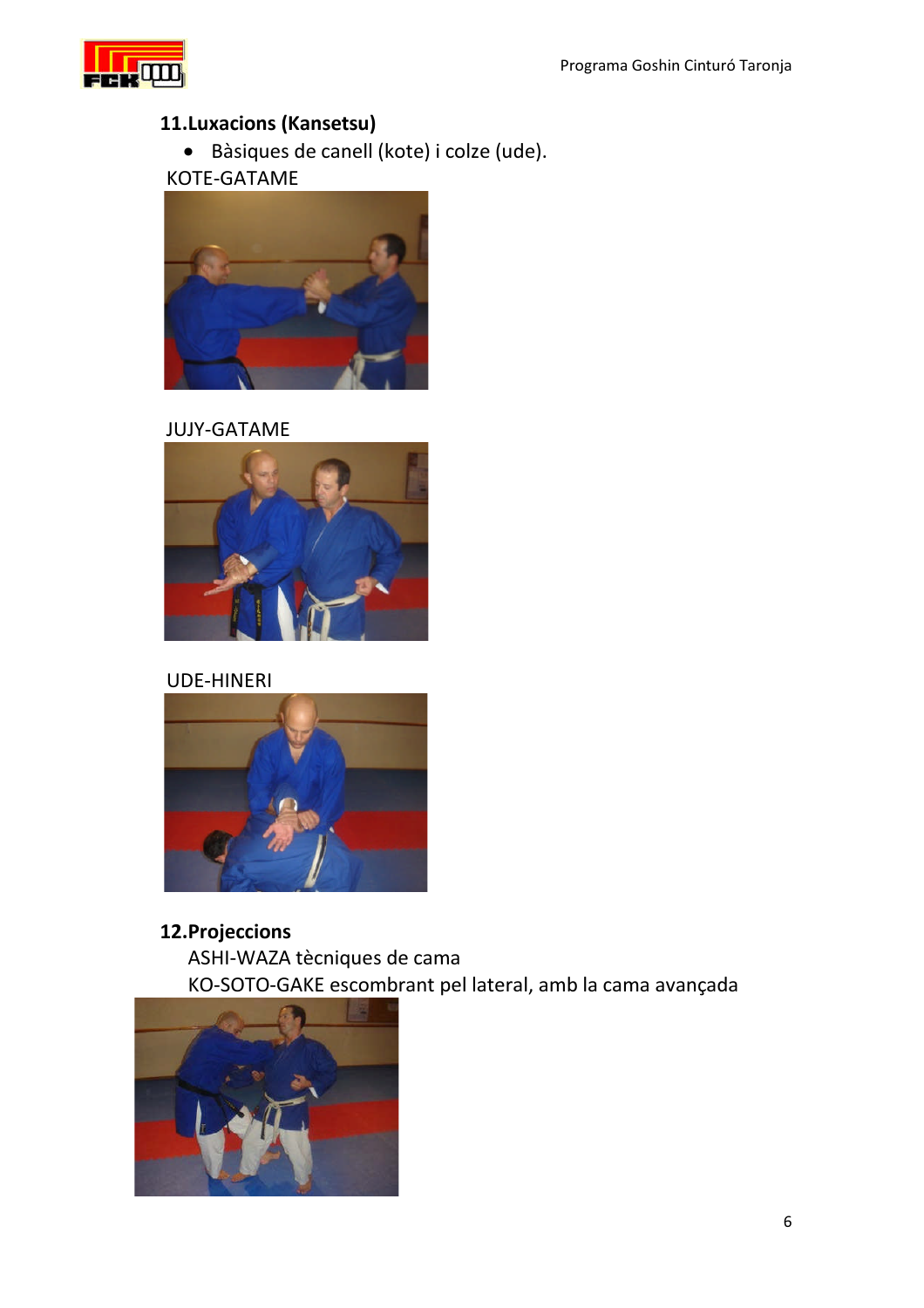

KOSHI-WAZA tècniques de maluc

KOSHI-GURUMA com o-goshi però agafant per Kubi



TE-WAZA Tècniques de braç

SUKUI-NAGE agafant de les cames, llençant cap al darrera





## 13. Controls al terra (Katame-Waza)

HIZA-GATAME al terra uke, control amb el genoll a l'espatlla amb el braç estirat en vertical.

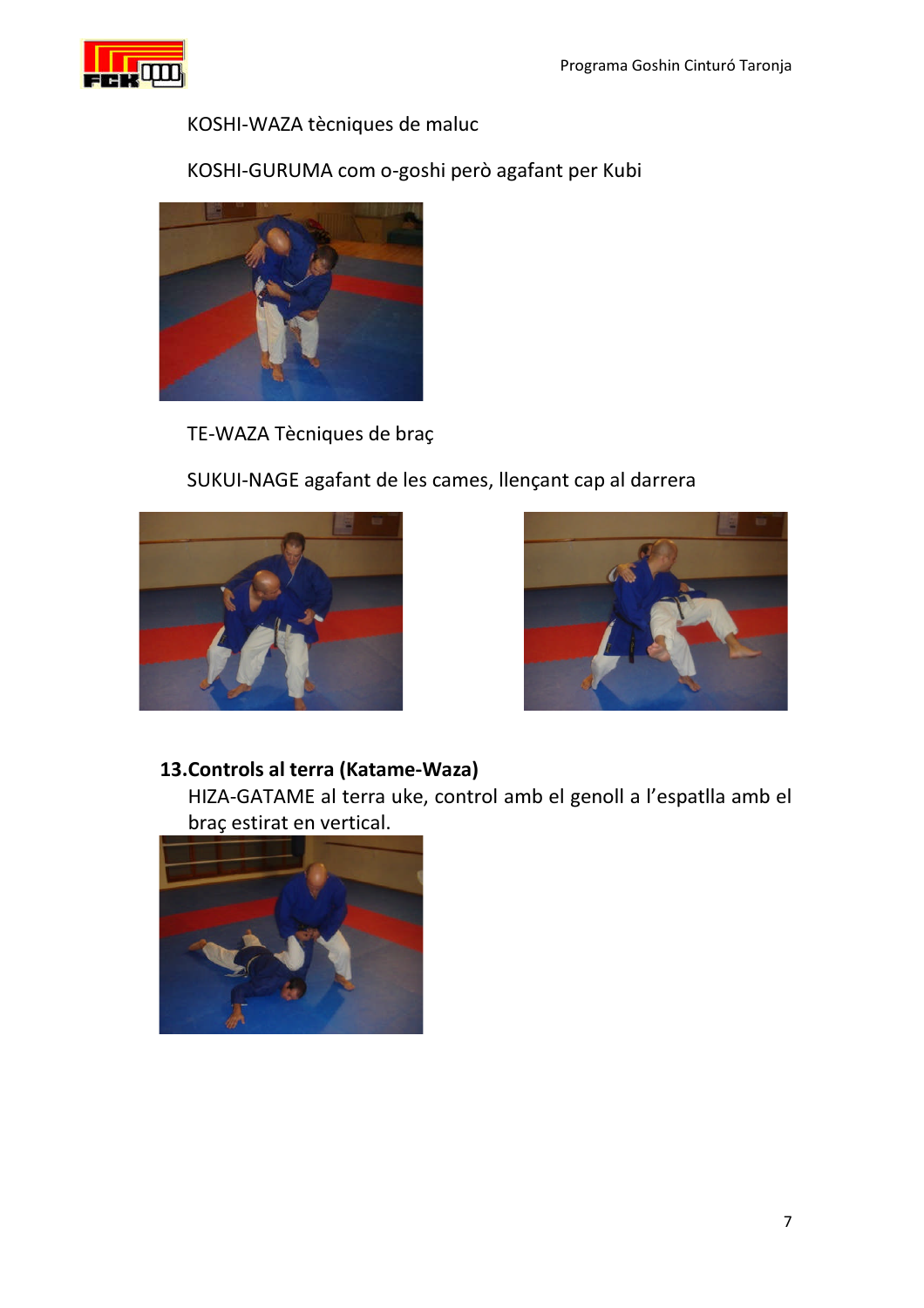

NE-UDE-GAESHI, control de canell al terra, pot ser boca amunt o al terra.



NE-UDE-HINERI en el terra uke i control policial a l'esquena



# 14. Definitius (Todome-Waza)

SHIME-WAZA

SODE-GURUMA-JIME estrangulació creuant les mans per darrere del coll agafant per la solapa.

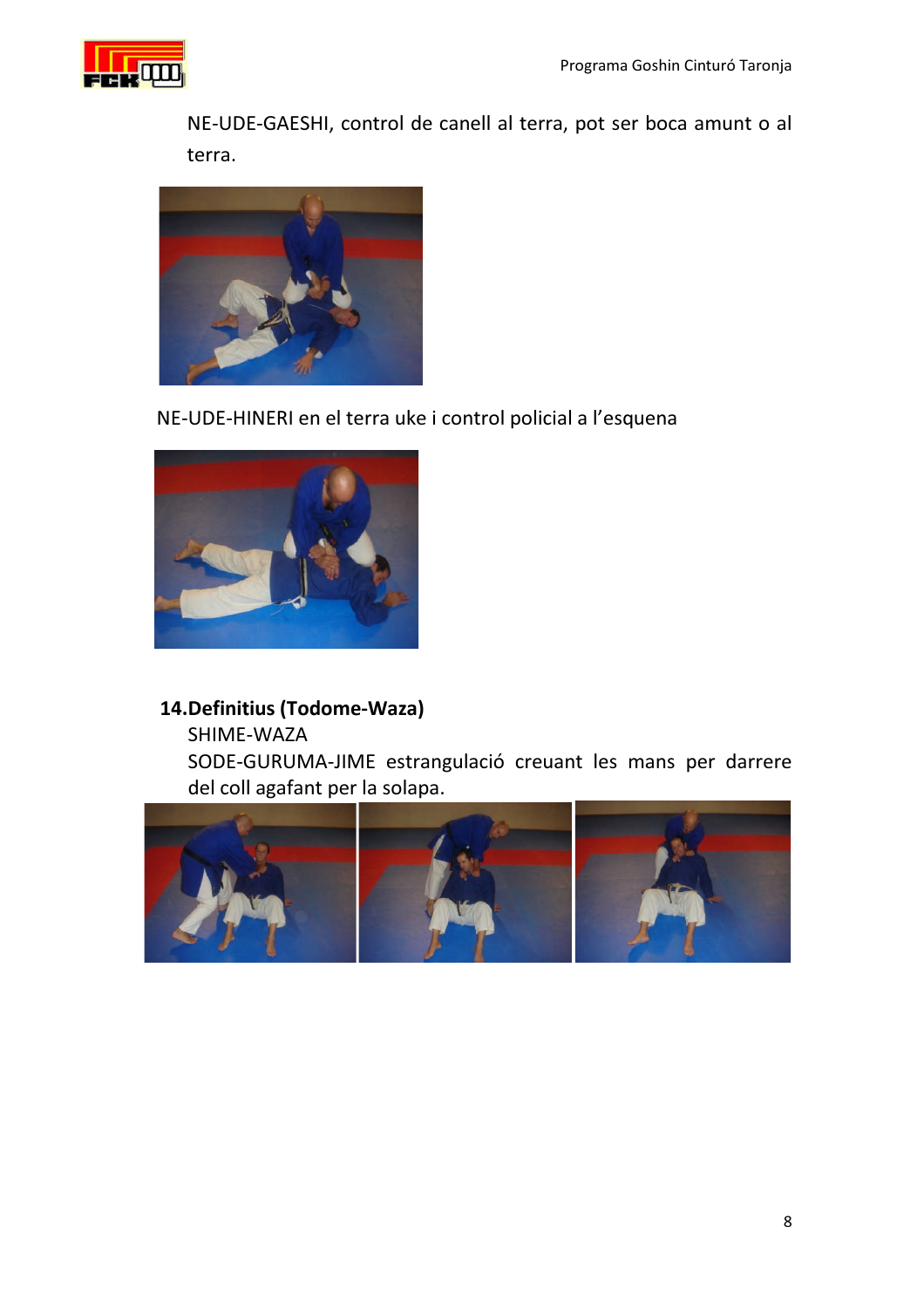

#### KANSETSU-WAZA

## JUJY-HIZA-GATAME utilitzant el bessó per la luxació de colze



ATEMI-WAZA

FUMIKOMI-ATE trepitjant o colpejant a uke amb kakato o sokuto

# 15. Punts de Pressió al Brac

pressionar, colpejar, friccionar



Meridià del Pulmó<br>
P3 P4 P5 P6 P7 P8 P9

Meridià del cor C2 C3 C4 C5 C6 C7 C8

Meridià del Triple Escalfador TR3 TR11 TR12